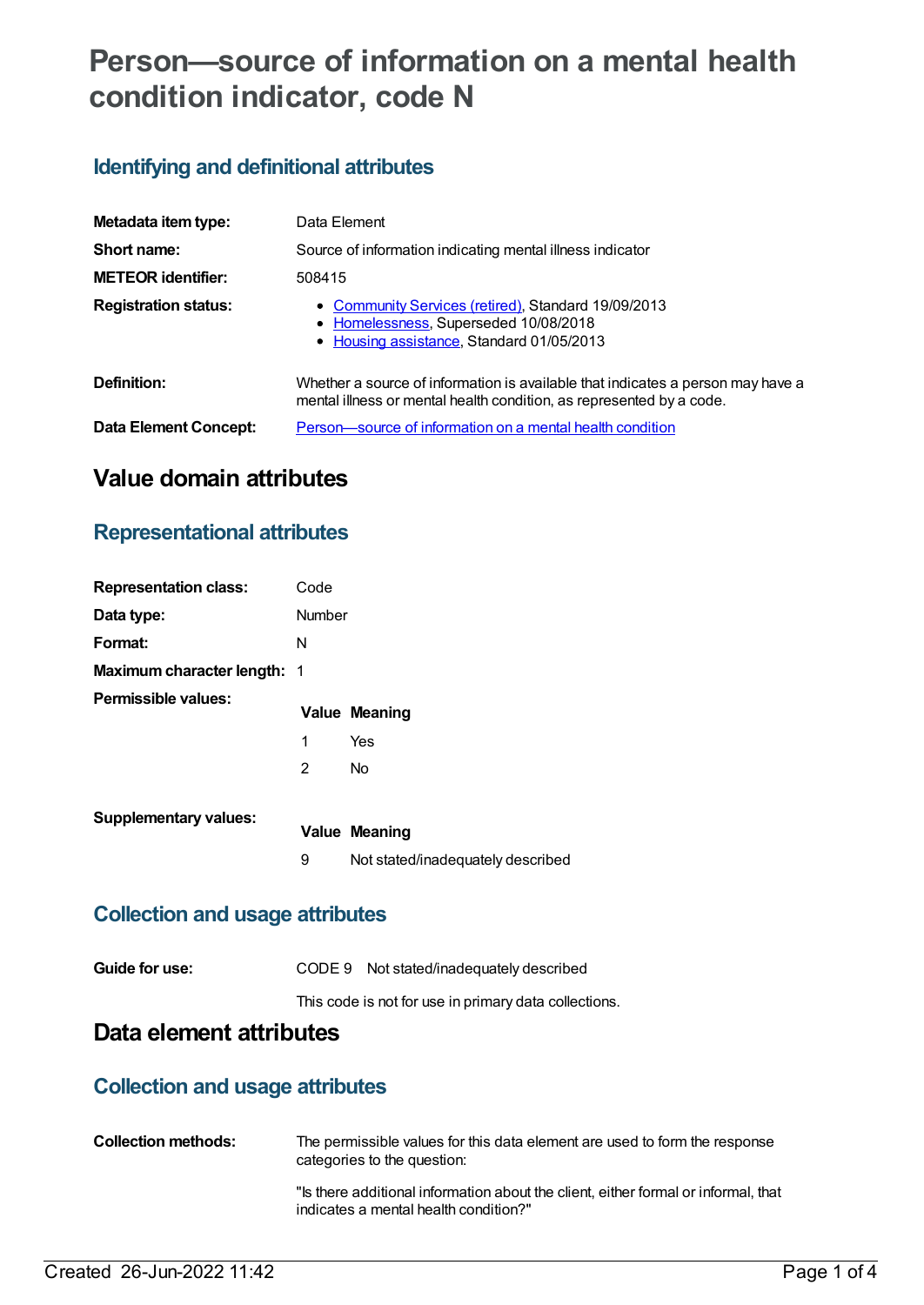**Comments:** This data element is based on the PHaMs (Personal Helpers and Mentors Program) screening tool; it is a useful flag for mental health issues where more accurate evidence is not available.

# **Relational attributes**

| <b>Related metadata</b><br>references:                      | See also Person-formally diagnosed mental health condition indicator, code N                                                                                                                                                                                                   |
|-------------------------------------------------------------|--------------------------------------------------------------------------------------------------------------------------------------------------------------------------------------------------------------------------------------------------------------------------------|
|                                                             | • Homelessness, Superseded 10/08/2018<br>• Housing assistance, Standard 23/08/2010                                                                                                                                                                                             |
|                                                             | See also Person-source of information on a mental health condition, code N                                                                                                                                                                                                     |
|                                                             | • Homelessness, Superseded 10/08/2018<br>• Housing assistance, Standard 23/08/2010                                                                                                                                                                                             |
|                                                             | Has been superseded by Person—source of information on a mental health issue.<br>yes/no/not stated/inadequately described code N                                                                                                                                               |
|                                                             | • Homelessness, Standard 10/08/2018                                                                                                                                                                                                                                            |
| <b>Implementation in Data Set</b><br><b>Specifications:</b> | Specialist Homelessness Services NMDS 2013-14 Homelessness, Superseded<br>26/08/2014<br>Housing assistance, Superseded 26/08/2014                                                                                                                                              |
|                                                             | Implementation start date: 01/07/2013                                                                                                                                                                                                                                          |
|                                                             | Implementation end date: 30/06/2014                                                                                                                                                                                                                                            |
|                                                             | <b>Conditional obligation:</b>                                                                                                                                                                                                                                                 |
|                                                             | In the Specialist Homelessness Services NMDS, this data element is conditional<br>on the client providing consent to release their personal data to the AIHW. The<br>data element Client-consent obtained indicator, yes/no code N, must receive a<br>response of Yes (CODE 1) |
|                                                             | <b>DSS</b> specific information:                                                                                                                                                                                                                                               |
|                                                             | In the Specialist Homelessness Services NMDS, this data element is collected at                                                                                                                                                                                                |

the date of presentation.

Specialist [Homelessness](https://meteor.aihw.gov.au/content/581255) Services NMDS 2014-1[5Homelessness](https://meteor.aihw.gov.au/RegistrationAuthority/14), Superseded 24/11/2016 Housing [assistance](https://meteor.aihw.gov.au/RegistrationAuthority/11), Superseded 24/11/2016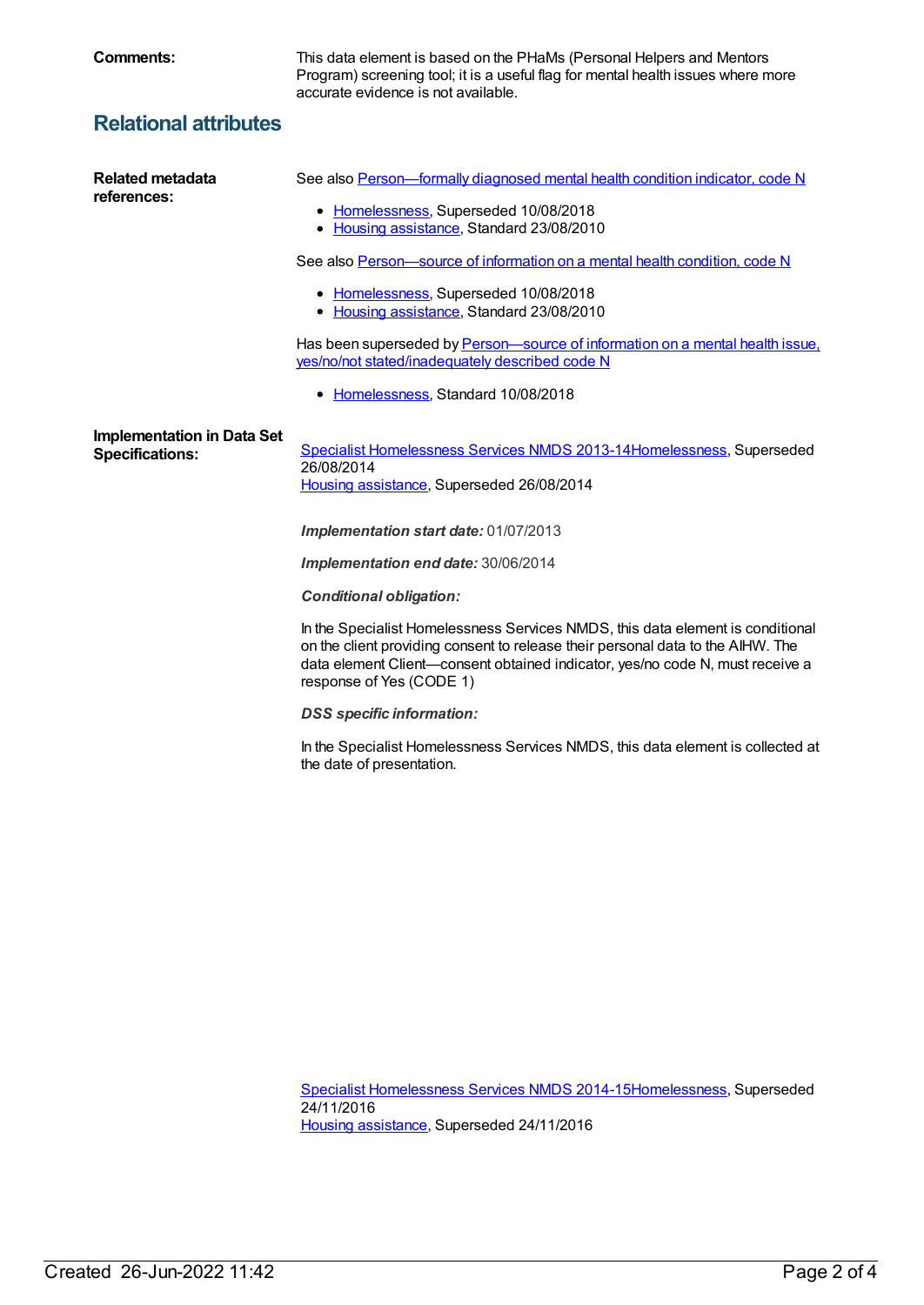#### *Implementation start date:* 01/07/2014

*Implementation end date:* 30/06/2015

#### *Conditional obligation:*

In the Specialist Homelessness Services NMDS, this data element is conditional on the client providing consent to release their personal data to the AIHW. The data element Client—consent obtained indicator, yes/no code N, must receive a response of Yes (CODE 1)

#### *DSS specific information:*

In the Specialist Homelessness Services NMDS, this data element is collected at the date of presentation.

Specialist [Homelessness](https://meteor.aihw.gov.au/content/658005) Services NMDS 2015-1[7Homelessness](https://meteor.aihw.gov.au/RegistrationAuthority/14), Superseded 24/11/2016

#### *Implementation start date:* 01/07/2015

*Implementation end date:* 30/06/2017

#### *Conditional obligation:*

In the Specialist Homelessness Services NMDS, this data element is conditional on the client providing consent to release their personal data to the AIHW. The data element Client—consent obtained indicator, yes/no code N, must receive a response of Yes (CODE 1)

#### *DSS specific information:*

In the Specialist Homelessness Services NMDS, this data element is collected at the date of presentation.

Specialist [Homelessness](https://meteor.aihw.gov.au/content/650006) Services NMDS 2017-1[9Homelessness](https://meteor.aihw.gov.au/RegistrationAuthority/14), Superseded 10/08/2018